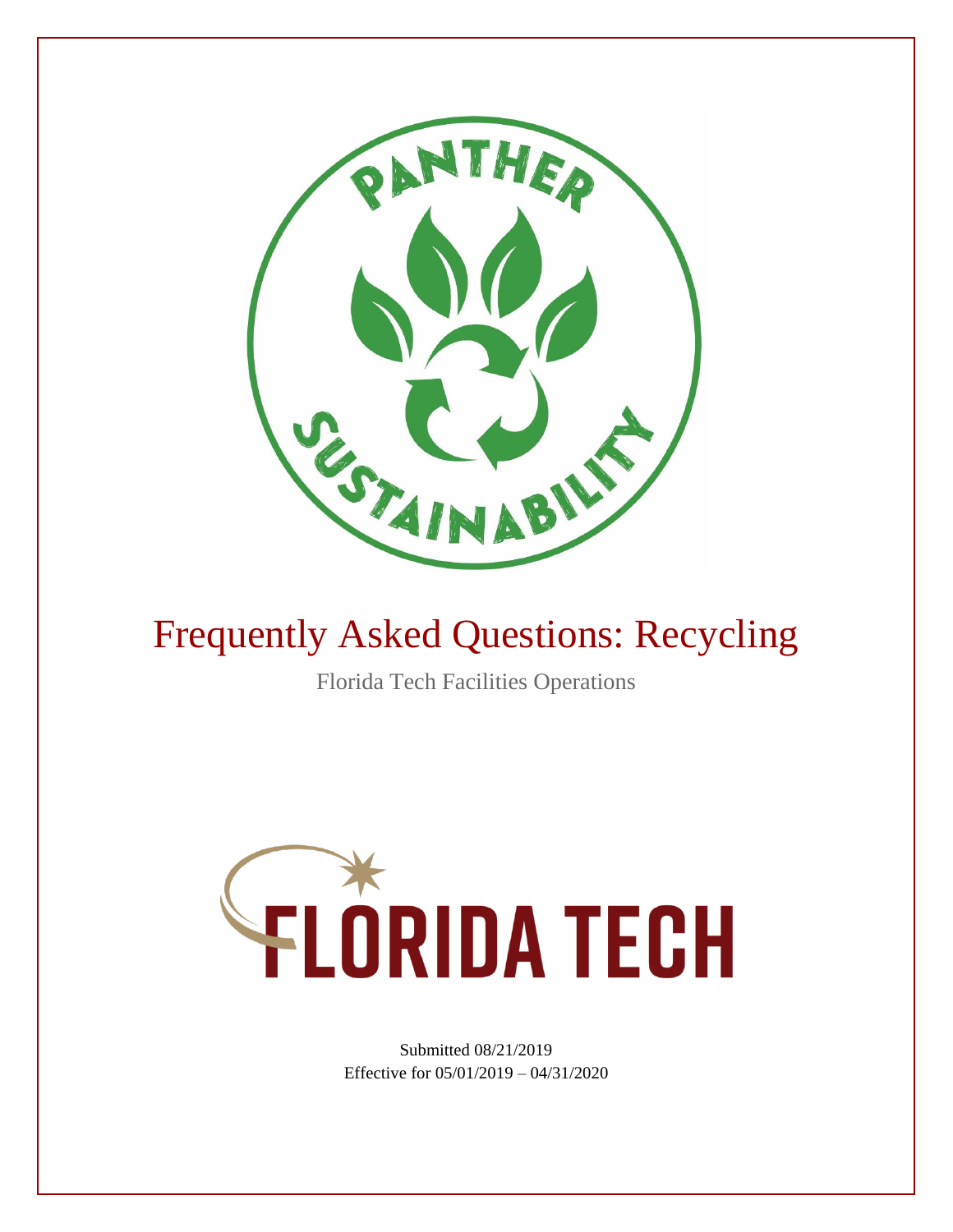### **Table of Contents**

| Why can I still recycle everything at my house (or apartment), but not on campus? 3 |  |
|-------------------------------------------------------------------------------------|--|
|                                                                                     |  |
|                                                                                     |  |
|                                                                                     |  |
|                                                                                     |  |
|                                                                                     |  |
|                                                                                     |  |
|                                                                                     |  |
|                                                                                     |  |
|                                                                                     |  |
|                                                                                     |  |
|                                                                                     |  |
|                                                                                     |  |
|                                                                                     |  |
|                                                                                     |  |
|                                                                                     |  |
|                                                                                     |  |
|                                                                                     |  |
|                                                                                     |  |
|                                                                                     |  |
|                                                                                     |  |
|                                                                                     |  |
|                                                                                     |  |
|                                                                                     |  |
|                                                                                     |  |
|                                                                                     |  |
|                                                                                     |  |
|                                                                                     |  |
|                                                                                     |  |
|                                                                                     |  |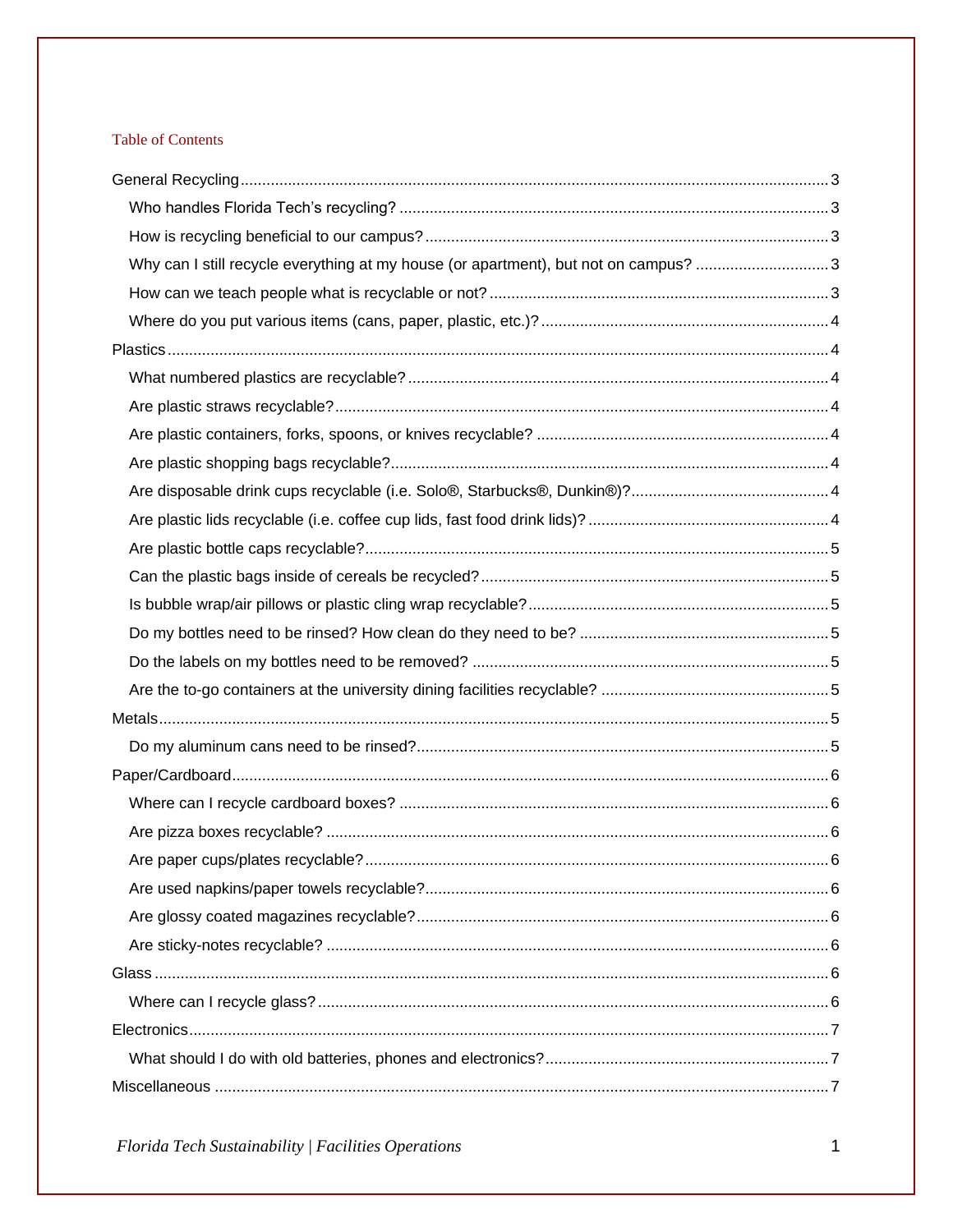| When is there going to be recycling available at the Olin Sports Complex (softball/baseball/soccer/turf |  |
|---------------------------------------------------------------------------------------------------------|--|
|                                                                                                         |  |
|                                                                                                         |  |
|                                                                                                         |  |
|                                                                                                         |  |
|                                                                                                         |  |
|                                                                                                         |  |
|                                                                                                         |  |
| Will I get a discount if I bring my own coffee cup or container to a campus dining location? 8          |  |

| Have more questions that aren't listed here? Send them to Facilities Operations! Contact Quinn Duffy |  |
|------------------------------------------------------------------------------------------------------|--|
|                                                                                                      |  |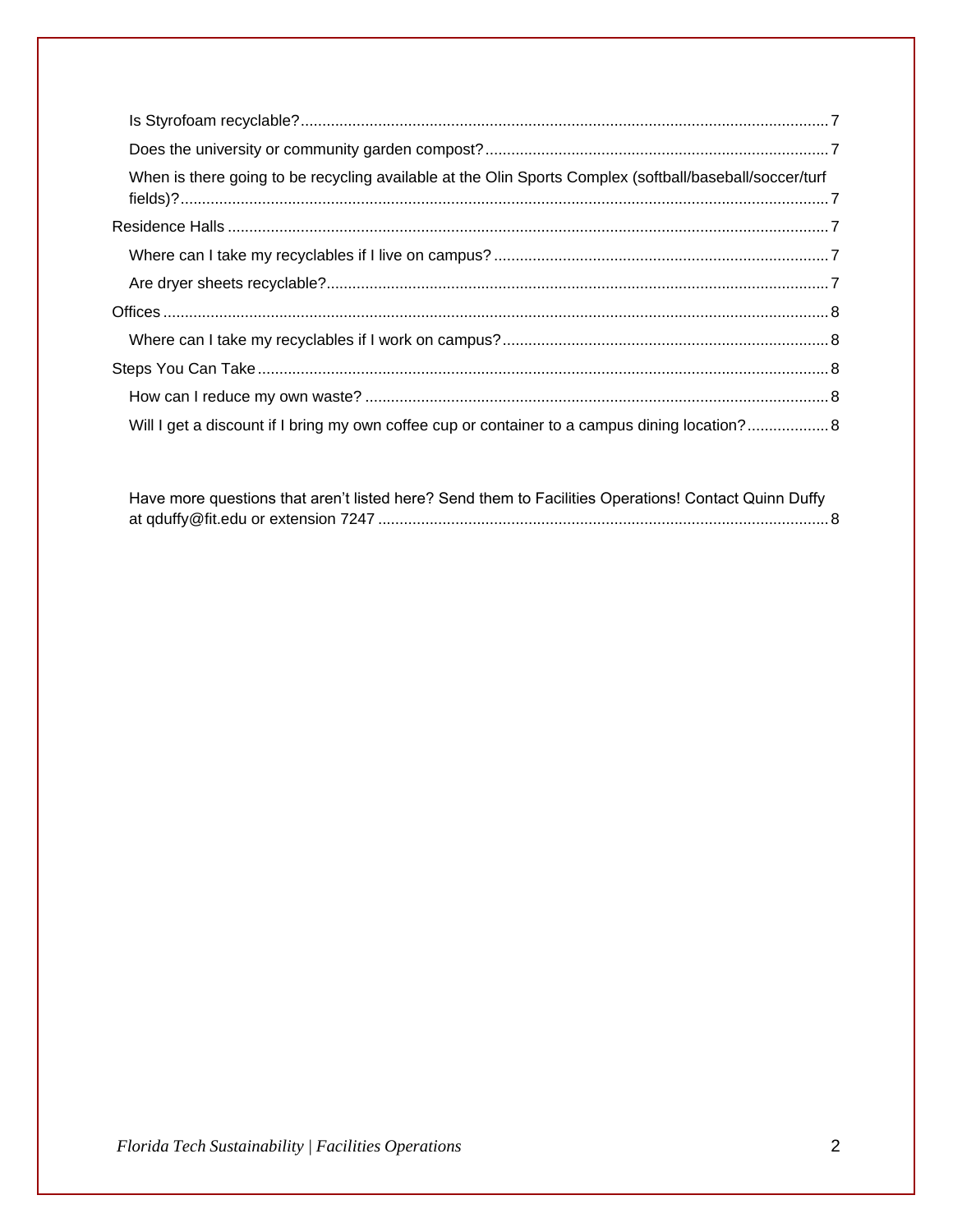### <span id="page-3-0"></span>**General Recycling**

#### *Florida Tech Bin Color Codes:*

BLACK, BROWN, GREY: Landfill bound waste and trash BLUE: Plastic or Aluminum Bottles & Cans GREEN, YELLOW: Paper Only RED: Hazardous Waste

#### <span id="page-3-1"></span>*Remember, this is a working document and is subject to changes and revision.*

#### **Who handles Florida Tech's recycling?**

Florida Tech's recycling program is coordinated through the Facilities Operations Director of Operations in addition to our custodial services provider, National Management Resources. National performs the physical collection of the items and places them into Waste Management dumpsters and receptacles.

#### <span id="page-3-2"></span>**How is recycling beneficial to our campus?**

Recycling is a sustainable way to continue the lifespan of a product, cutting down on the overall ecological footprint of the University by giving waste a new life. It also diverts expensive waste streams into a more economically sustainable process.

#### <span id="page-3-3"></span>**Why can I still recycle everything at my house (or apartment), but not on campus?**

Waste Management has a different set of rules for residential collection and commercial collection of recyclables.

#### <span id="page-3-4"></span>**How can we teach people what is recyclable or not?**

Use this FAQ to educate yourself, then educate your roommates, friends, teammates, professors, coaches, and anyone else who calls Florida Tech home. Remember, it only takes one or two people to contaminate an entire recycling bin, forcing those items to instead get sent to landfill. If anyone is unsure about anything not mentioned in this document, reach out to campus recycling resources.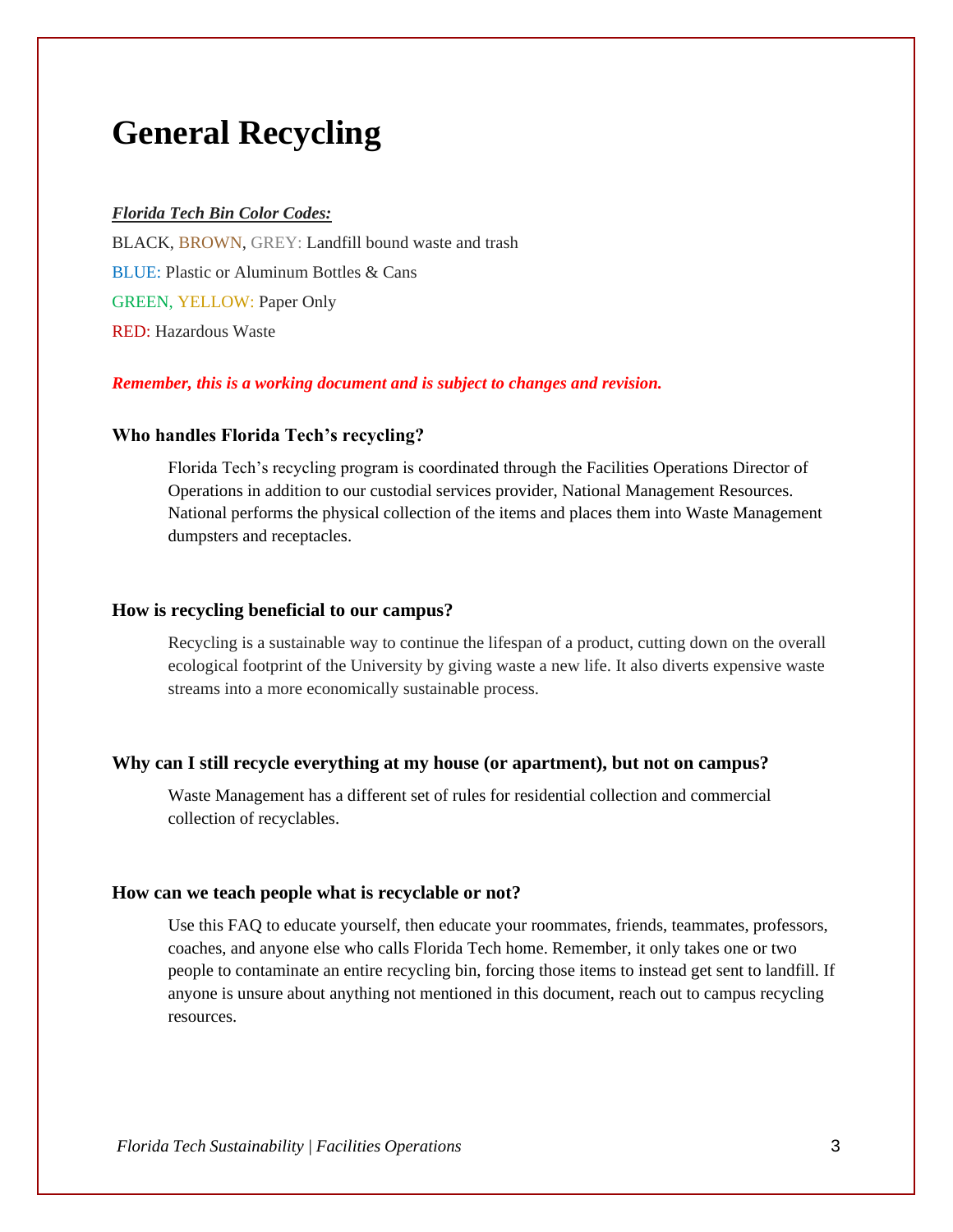#### <span id="page-4-0"></span>**Where do you put various items (cans, paper, plastic, etc.)?**

Campus-wide recycling is achieved through our multiple types of recycling bins including exterior cans/bottles bins, interior single-stream bins, and Hex-bins; there is a green bin for paper and a blue bin for cans and plastic bottles. See [this flyer,](https://drive.google.com/open?id=1zKRaogtxwyUeuOJ7uF8zaNbhUA6SSm42) which was created to make it as simple as possible to recycle correctly on campus. **For cardboard boxes, please flatten them and place them in the cardboard dumpsters.**

### <span id="page-4-1"></span>**Plastics**

#### <span id="page-4-2"></span>**What numbered plastics are recyclable?**

Waste Management does not strictly follow the number system. For campus recycling of plastics, remember that bottles (with lids on tight) belong in the BLUE bins.

#### <span id="page-4-3"></span>**Are plastic straws recyclable?**

No. While some people may think that since they are plastic they can be recycled, this is not the case. You can read more [here.](https://thelastplasticstraw.org/)

#### <span id="page-4-4"></span>**Are plastic containers, forks, spoons, or knives recyclable?**

No. Single-use plastics for food use like these are made of very low quality material that do not make recycling them profitable. Reduce your impact by [avoiding single-use plastics!](https://www.plasticpollutioncoalition.org/)

#### <span id="page-4-5"></span>**Are plastic shopping bags recyclable?**

To recycle your plastic shopping bags on campus, please take them to the recycling station on the first floor of Evans Library at the base of the stairs. To find other local drop off stations like Publix, look [here.](https://www.plasticfilmrecycling.org/recycling-bags-and-wraps/find-drop-off-location/)

#### <span id="page-4-6"></span>**Are disposable drink cups recyclable (i.e. Solo®️, Starbucks®️, Dunkin®️)?**

Nope. To help keep these bad boys out of our oceans and landfills bring your own reusable cup/bottle - you'll be able to easily identify your drink, carry more volume, and get a [discount](https://www.refinery29.com/en-us/reusable-cup-bag-bowl-discounts) when buying your drink. A win-win-win!

#### <span id="page-4-7"></span>**Are plastic lids recyclable (i.e. coffee cup lids, fast food drink lids)?**

No. Single-use plastics like these are made of very low quality material that do not make recycling them profitable. Reduce your impact by [avoiding single-use plastics!](https://www.plasticpollutioncoalition.org/)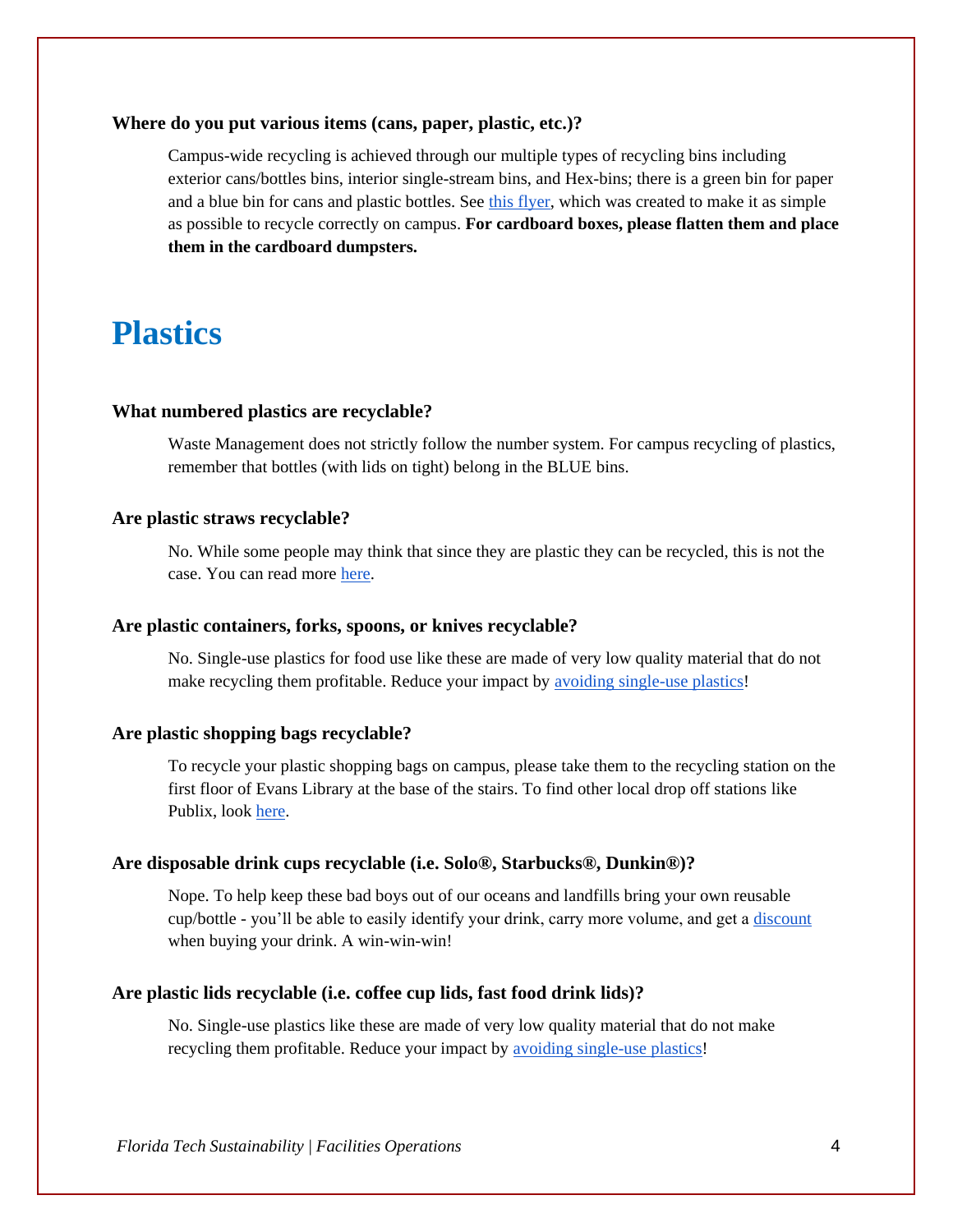#### <span id="page-5-0"></span>**Are plastic bottle caps recyclable?**

Yes, but please *be sure the lid is tightly fastened* on the bottle. Loose caps tend to jam the sorting machines at the recycling center!

#### <span id="page-5-1"></span>**Can the plastic bags inside of cereals be recycled?**

Yes! You can recycle these alongside your plastic shopping bags. To recycle your plastic shopping bags on campus, please take them to the recycling station on the first floor of Evans Library at the base of the stairs. To find other local drop off stations, look [here.](https://www.plasticfilmrecycling.org/recycling-bags-and-wraps/find-drop-off-location/)

#### <span id="page-5-2"></span>**Is bubble wrap/air pillows or plastic cling wrap recyclable?**

Bubble wrap and air pillows are recyclable alongside your plastic shopping bags (take to library), *as long as you've completely deflated it first*. Cling wrap *is not* recyclable. To learn more about recycling plastic films, look [here.](https://www.plasticfilmrecycling.org/recycling-bags-and-wraps/plastic-film-education-individuals/learn-whats-recyclable/)

#### <span id="page-5-3"></span>**Do my bottles need to be rinsed? How clean do they need to be?**

Bottles should be *completely empty* and ideally rinsed, especially if coming from dorms. If you're walking across campus and need to drop your drink bottle in the BLUE bins for recycling, make sure it's *completely empty* and the lid is on tight!

#### <span id="page-5-4"></span>**Do the labels on my bottles need to be removed?**

Taking labels off is great, but not fully necessary.

#### <span id="page-5-5"></span>**Are the to-go containers at the university dining facilities recyclable?**

Dining services' to-go "clamshells" should not be put in the recycling receptacles.

### <span id="page-5-6"></span>**Metals**

#### <span id="page-5-7"></span>**Do my aluminum cans need to be rinsed?**

Cans should be *completely empty* and ideally rinsed, especially if coming from dorms as those often have the most food waste. Drop your cans in the BLUE bins.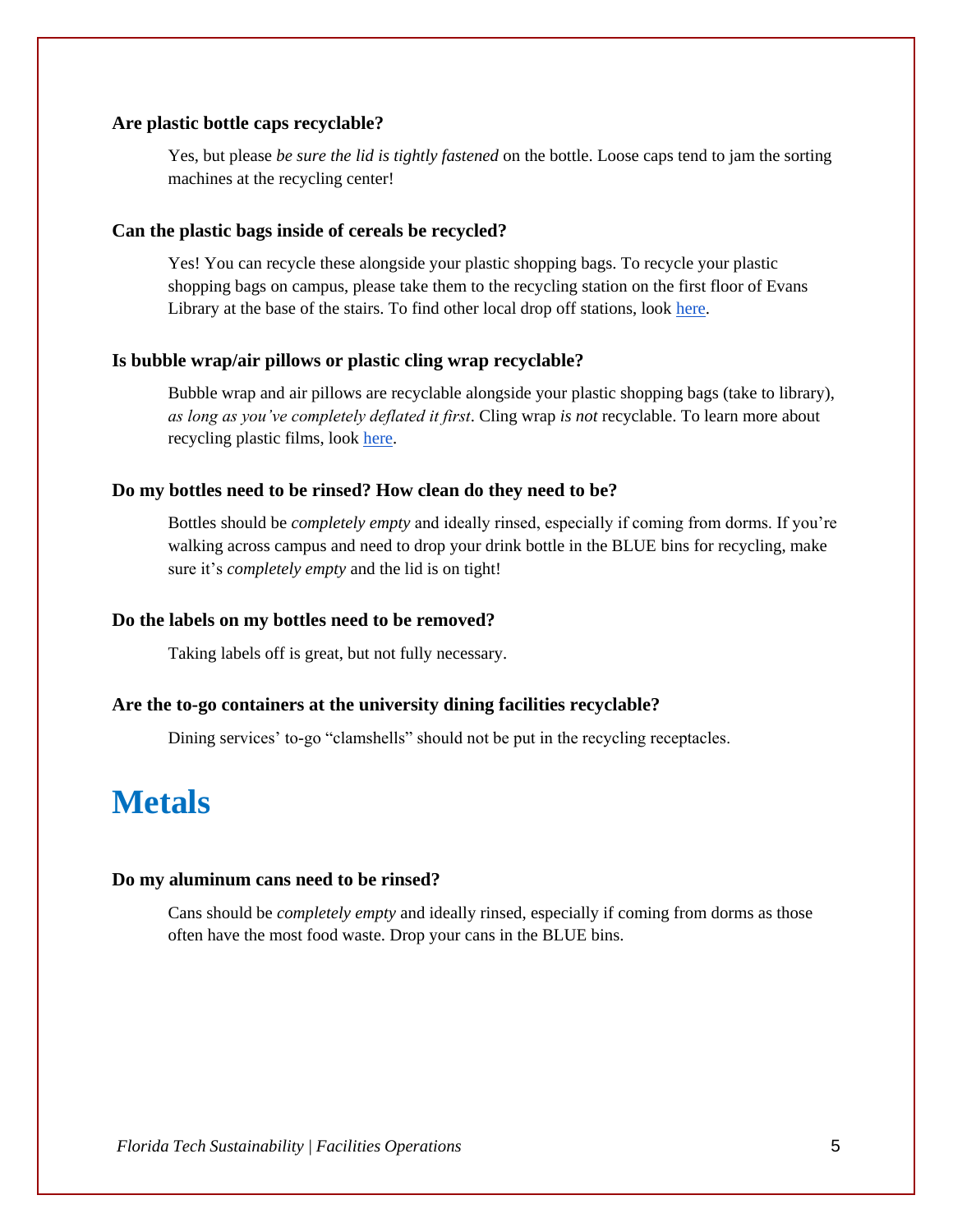# <span id="page-6-0"></span>**Paper/Cardboard**

#### <span id="page-6-1"></span>**Where can I recycle cardboard boxes?**

Cardboard boxes can be taken to the cardboard recycling dumpsters found near residence halls.

#### <span id="page-6-2"></span>**Are pizza boxes recyclable?**

Unfortunately, pizza boxes cannot be put in the cardboard recycling dumpsters due to soiling from cheese, grease, and crumbs. This contamination interferes with the pulping process during paper/cardboard recycling.

#### <span id="page-6-3"></span>**Are paper cups/plates recyclable?**

No. Despite being called "paper", these items are almost always coated with some sort of plastic or wax which interferes with the pulping process during paper recycling. Food and drink residue can also cause problems. To avoid adding these items to the landfill, opt for traditional cups and dining-ware that you can use over and over again.

#### <span id="page-6-4"></span>**Are used napkins/paper towels recyclable?**

No. These items are soiled after use and cannot be processed for recycling.

#### <span id="page-6-5"></span>**Are glossy coated magazines recyclable?**

Yes! Toss these in with the rest of your paper in the GREEN bins, other single stream cans, or the yellow paper sleds (OEC).

#### <span id="page-6-6"></span>**Are sticky-notes recyclable?**

Avoid putting sticky notes in the recycling. The adhesive that makes them stick can interfere with the pulping process during paper recycling at the plant.

### <span id="page-6-7"></span>**Glass**

#### <span id="page-6-8"></span>**Where can I recycle glass?**

Unfortunately Waste Management, the company responsible for handling Florida Tech's recycling, is not recycling glass commercially. Instead of throwing your glass away, re-use it with some of these [ideas.](https://tiphero.com/28-glass-jar-upcycling-projects)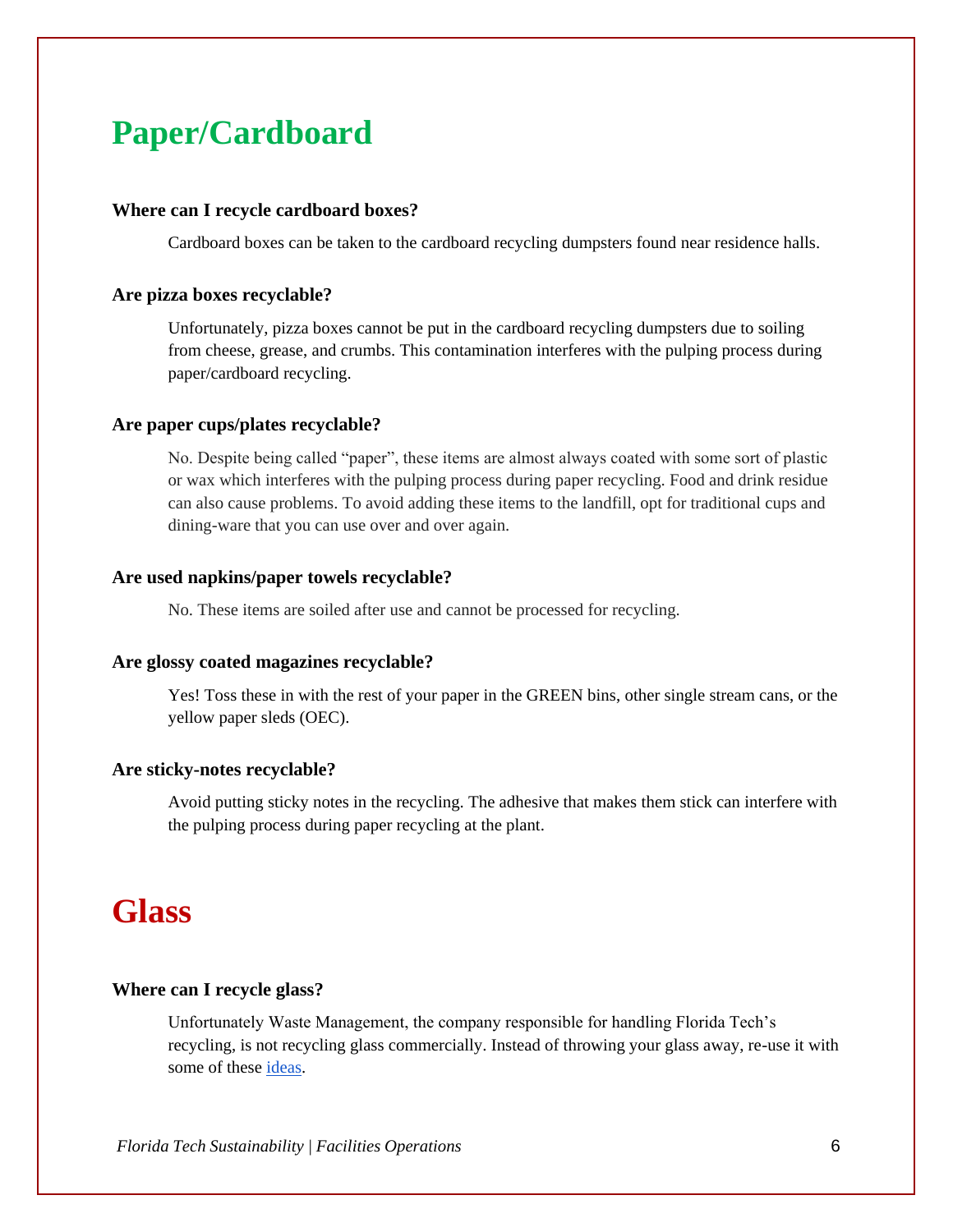### <span id="page-7-0"></span>**Electronics**

#### <span id="page-7-1"></span>**What should I do with old batteries, phones and electronics?**

Evans Library has e-waste bins set up on the first floor by the stairs. There are also e-waste bins on the east side of Building 538 (machine shop) and in Shipping and Receiving. For off-campus electronics recycling, look [here.](https://drive.google.com/file/d/1L-10ziZdDnxM_7dxbvqjp-3pnC0SfwQP/view)

### <span id="page-7-2"></span>**Miscellaneous**

#### <span id="page-7-3"></span>**Is Styrofoam recyclable?**

Nope. Learn more about it's impacts [here.](http://nomorestyrofoam.org/)

#### <span id="page-7-4"></span>**Does the university or community garden compost?**

The community garden does compost! Panther Dining Hall sends a portion of its pre-consumer food scraps to the garden and Grounds contributes some landscape clippings to the piles of "black-gold"

### <span id="page-7-5"></span>**When is there going to be recycling available at the Olin Sports Complex (softball/baseball/soccer/turf fields)?**

Our athletic community can expect recycling to reach the F.W. Olin Sports Complex as soon as this year! This area is difficult to set up due to the frequency and capacity of use for some of the areas.

### <span id="page-7-6"></span>**Residence Halls**

#### <span id="page-7-7"></span>**Where can I take my recyclables if I live on campus?**

Currently the Harris Village C Hex-bin and cardboard dumpsters are the only available means for recycling in residence halls due to contamination issues.

#### <span id="page-7-8"></span>**Are dryer sheets recyclable?**

No. Most dryer sheets are made of thin pieces of polyester which have been matted together and coated in chemicals and fragrances, all factors which inhibit the typical recycling process.